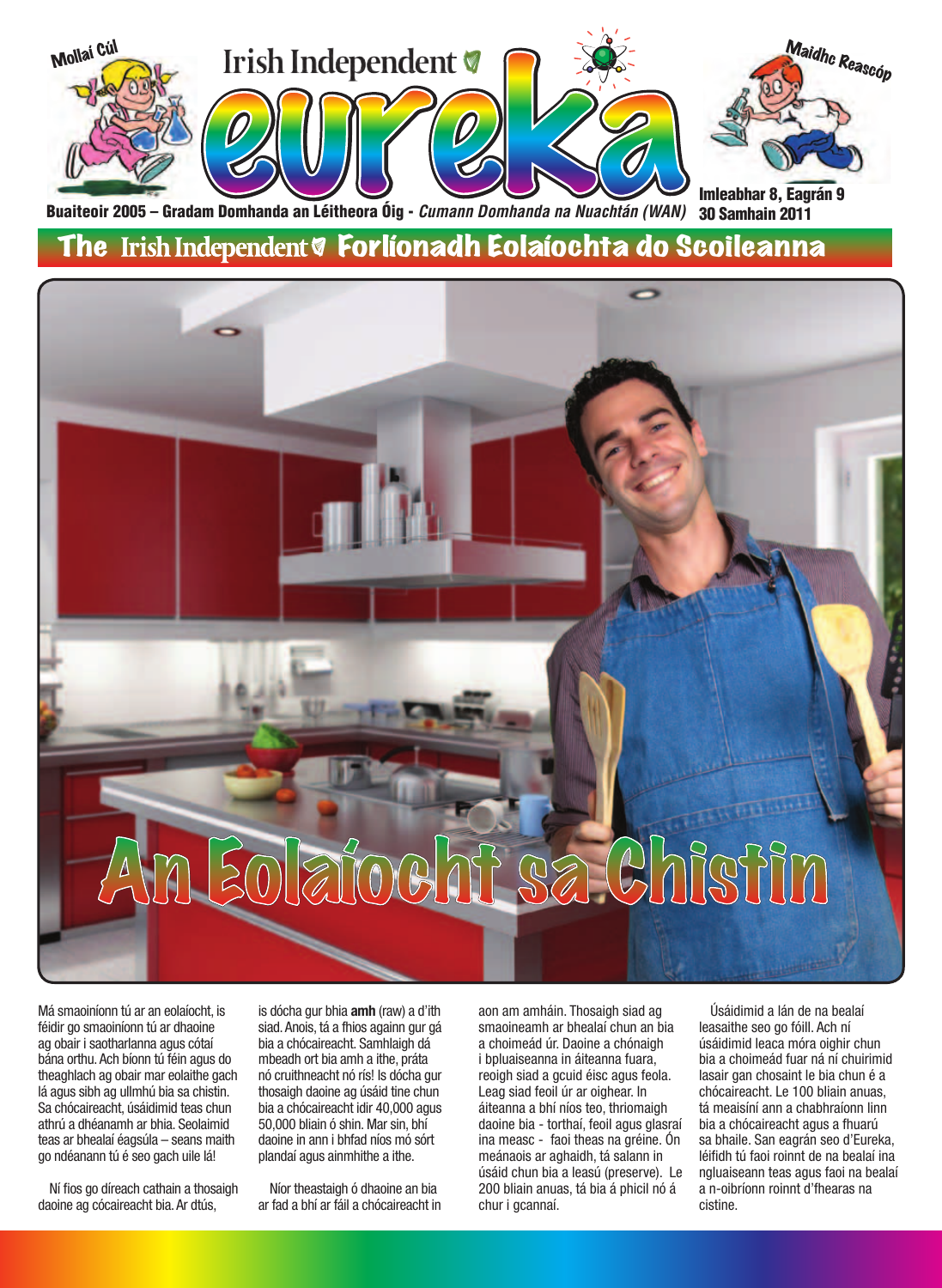

Má theastaíonn uait slisín bagúin a fhriochadh, cuirfidh tú é ar an bhfriochtán. Lasfaidh tú an teas faoin bhfriochtán. Ach conas a shroichfidh an teas an slisín chun é a chócaireacht? Gluaisfidh an teas ón sorn tríd an bhfriochtán miotail, téifidh (heat) sé an slisín go mbeidh sé réidh le hithe. Deir eolaithe gur **seoltóir** (conductor) an-mhaith teasa é miotal .i. ligeann an miotal don teas gluaiseacht tríd go héasca. Déan an t-imscrúdú seo go bhfeicfidh tú an fearr miotal mar sheoltóir teasa ná roinnt ábhar eile.

#### **Bunábhair:**

- Tráidire plaisteach (m.sh. mias ar a raibh bia 'beir leat')
- Tráidire miotail nó scragaill (foil)
- Tráidire cúrphlaisteach (foam) glan ar a raibh torthaí / glasraí
- Doirteal / báisín agus uisce te ann
- 3 chiúb oighir
- Amadóir
- Teirmiméadar (roghnach)

#### **Treoracha:**

- 1. Pleanáil agus déan imscrúdú le feiceáil cé acu tráidire is fearr a sheolann teas.
- 2. Seo leid amháin duit: Cuir ciúb oighir ar gach tráidire. Cuir an tráidire i mbáisín uisce te. Amaigh (time) cé chomh fada agus a thógann sé ar gach ciúb leá (melt).
- 3. Conas a chinnteoidh tú gur **tástáil chothrom** í seo?
- 4. Má chuireann tú na tráidirí san uisce ceann ar cheann, conas a chinnteoidh tú go mbeidh an t-uisce ar an teocht céanna gach uair?

#### **Pléigh:**

Cé acu tráidire is fearr a sheolann teas? Cá bhfios duit?

Ainmnigh rudaí eile a bheadh go maith / nach mbeadh go maith ag seoladh teasa.

#### **Smaoinigh air seo:**

Dá mbeadh anraith te agat i sáspan, an gcorrófá é le spúnóg mhiotail nó spúnóg adhmaid? Cén fáth? Pléigh an cheist seo le do mhúinteoir.



Déanaimid cócaireacht ar bhealach eile le tóstaer. Ní bhraitheann (depend) an chócaireacht seo ar theas a sheoladh. I ndiaidh duit píosa aráin a chur i dtóstaer, léimfidh píosa tósta aníos, te agus réidh le hithe. Conas a tharlaíonn sé sin? Má bhrúnn tú an **luamhán** (lever) chun an t-arán a chur síos sa tóstaer, gluaisfidh leictreachas isteach san eilimint atá taobh istigh den tóstaer. Éireoidh na sreanga (wires) beaga go te san eilimint de bharr an leictreachais agus tiocfaidh dath dearg orthu. Téifidh (heat) gathanna dofheicthe an t-arán agus athróidh siad é go tósta. Seo sampla de **radaíocht** (radiation) a úsáid chun teas a sheoladh. Agus teas ag radú, gluaisfidh sé i línte díreacha agus téifidh sé gach rud lena mbuailfidh sé.

### **Smaoinigh air seo:**

Smaoinigh ar bhealaí eile chun radaíocht a úsáid mar mhodh cócaireachta. Pléigh do smaointe le do mhúinteoir.

### Chun bia a choinneáil úr



Mar a léigh tú ar an gcéad leathanach faoin mbia uile a bhíonn ar fáil, ní féidir cócaireacht a dhéanamh air in aon am amháin. Is gá teacht ar bhealaí chun an bia sin a choinneáil úr. Brisfidh gach uile bhia anuas agus **lobhfaidh** (decay) sé. Lobhfaidh bia áirithe níos tapúla ná bia eile. Bia i gcannaí, bia triomaithe agus bia picilte (pickled) fanfaidh siad úr go ceann i bhfad, agus is ceann de na bealaí is coitianta chun bia a choinneáil úr ná é a chur sa chuisneoir. Cuirfidh teocht fhuar an chuisneora moill ar fhás **baictéar** (bacteria) agus **múscán** (moulds). Níl aon dochar i bhformhór na mbaictéar ná na múscáin seo, ach tosóidh an bia ag lobhadh sa chuisneoir agus ní bheidh cuma dheas air.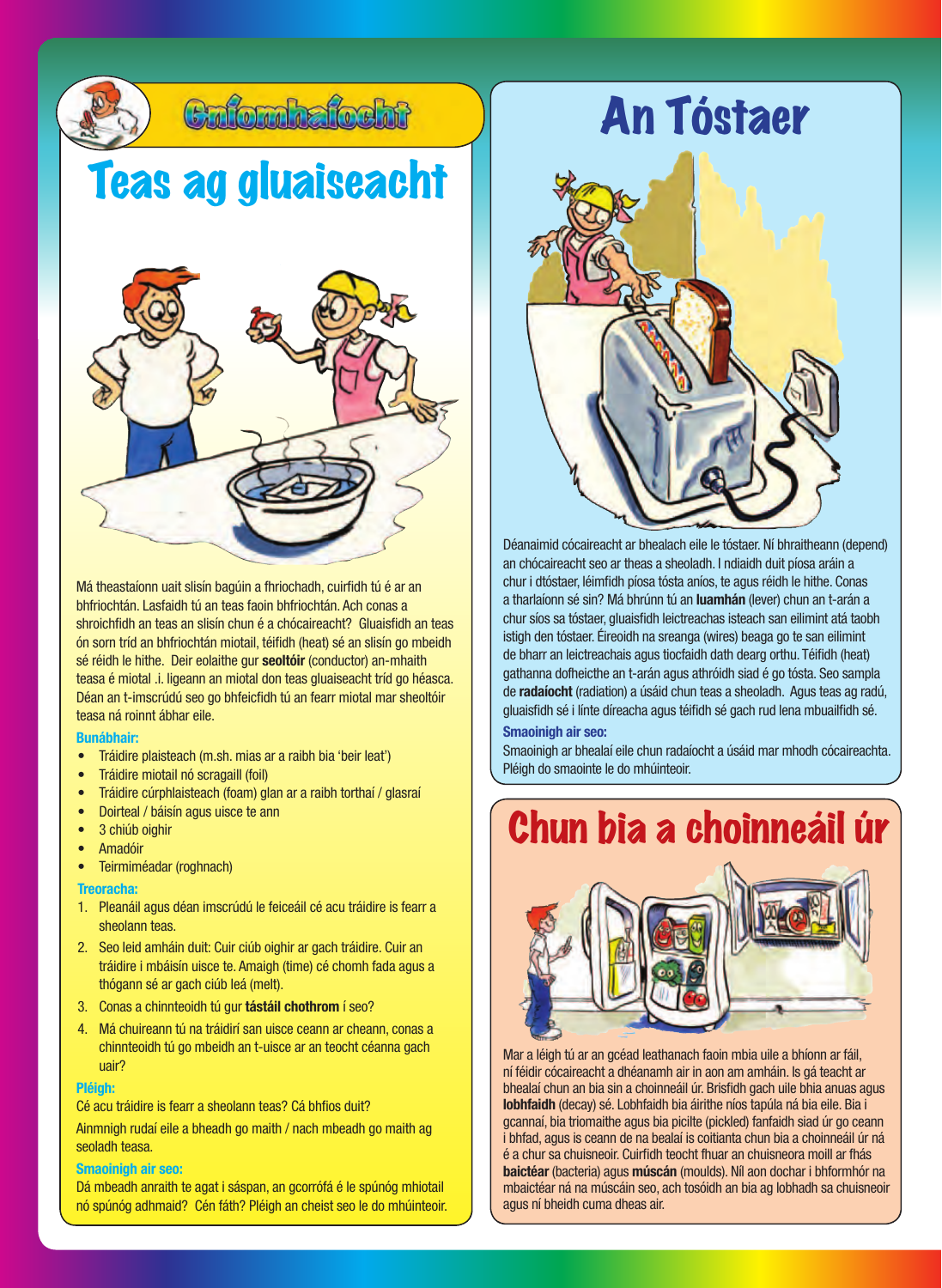## Stair an chuisneora



Na mílte bliain ó shin, sula raibh cuisneoirí ann, choinnigh daoine a gcuid bia in áiteanna fuara chun é a choinneáil úr. Uaireanta, d'úsáid siad bloic oighir chun an bia a choinneáil fuar agus chuir siad salann san oighear chun an t-oighear a dhéanamh níos fuaire. Ach leáigh an t-oighear. Bhí boscaí oighir ag roinnt daoine ina dtithe – boscaí ina raibh oighear! Uaireanta, bhí teach oighir ag daoine saibhre in aice lena dteach – bhí an t-oighear fuar sa teach seo formhór na bliana, go minic bhí an t-oighear faoi bhrat min sáibh (sawdust). B'aireagóir Meiriceánach é Oliver Evans agus dhear sé an chéad mheaisín **cuisnithe** (refrigeration) sa bhliain 1805. Ach ní raibh cuisneoirí coitianta (common) i dtithe go dtí céad bliain nó mar sin ina dhiaidh sin.

### Conas a oibríonn cuisneoir?

Tógann an cuisneoir teas amach as an mbia atá istigh sa chuisneoir. Fuaraíonn sé seo an bia. Ag cúl gach cuisneora tá feadán ann. Tá cruth **corna** (coil) ar an bhfeadán seo. Tá cuid den fheadán seo taobh istigh den chuisneoir agus tá cuid de taobh amuigh den chuisneoir. Tá leacht ceimiceach (chemical) istigh [ san fheadán. **'Cuisneán'** an t-ainm a thugaimid ar an leacht seo. An cuisneán atá san fheadán amuigh,



bogann sé isteach san fheadán istigh agus athraíonn sé go gás. **Súnn**  (absorbs) an gás seo isteach fuinneamh teasa an bhia atá sa chuisneoir. Ansin ghluaiseann an gás go dtí an feadán taobh amuigh den chuisneoir agus athraíonn an gás go leacht arís. Scaoileann an t-athrú seo teas isteach san aer. Sin an fáth a mbraitheann tú teas ar chúl cuisneora agus a mbíonn an chuid taobh istigh fuar. Ba cheart go mbeadh teocht 4°C, nó thart air sin, taobh istigh den chuisneoir. Tá an teocht seo fuar go leor chun bac a chur ar a lán baictéar agus múscán.

## Te agus Fuar



Coinníonn do chorp é féin fionnuar ar an mbealach céanna. Má bhíonn tú an-te i ndiaidh cluiche a imirt nó bheith ag rith, tosóidh tú ag cur allais. De réir mar atá an t-allas ag **galú** (evaporating), tosóidh tú ag mothú níos fuaire. Tarlaíonn sé seo mar go ngalaíonn teas an choirp an t-allas. Uaireanta, má mhothaíonn tú te, cuimleoidh tú d'aghaidh le héadach fliuch. Mothóidh tú níos fuaire mar galaíonn an teas ó d'aghaidh an t-uisce.



Calonhalocht

## An gcoinníonn cuisneoir bia úr?

Tá an méid sin taithí againn ar chuisneoir sa bhaile go ndéanaimid dearmad uaireanta ar an tábhacht a bhaineann leis. Ach an gcoinníonn cuisneoir gach sórt bia úr níos faide? Sa ghníomhaíocht seo faigh amach cad a tharlaíonn d'úll.

**AIRE:** Breathnaigh ar an úll agus é istigh sa mhála zipeáilte. Ná hoscail an mála chun breathnú ar an úll. Ag deireadh an turgnaimh, cuir na málaí sa bhosca bruscair agus ná hoscail na málaí.

### **Bunábhair:**

- Úll
- **Scian**
- 2 mhála 'ziplock'
- **Cuisneoir**

### **Treoracha:**

- 1. Gearr an t-úll ina dhá leath.
- 2. Cuir leath amháin i ngach mála.
- 3. Cuir mála zipeáilte amháin sa chuisneoir.
- 4. Cuir an mála zipeáilte eile i gcófra.
- 5. **Tuar** cé acu píosa úill is faide a fhanfaidh úr? **Taifead** do thuar.
- 6. Seiceáil an dá phíosa úill faoi dhó gach seachtain ar feadh trí nó ceithre seachtaine.
- 7. **Breathnaigh** ar an dá phíosa gach uair. Taifead aon difríocht a fheicfidh tú eatarthu.
- 8. Déan cur síos ar an dá phíosa úill ag deireadh an turgnaimh. An raibh an ceart agat?

### **Dúshlán breise:**

Bain triail as an iniúchadh a dhéanamh le banana.